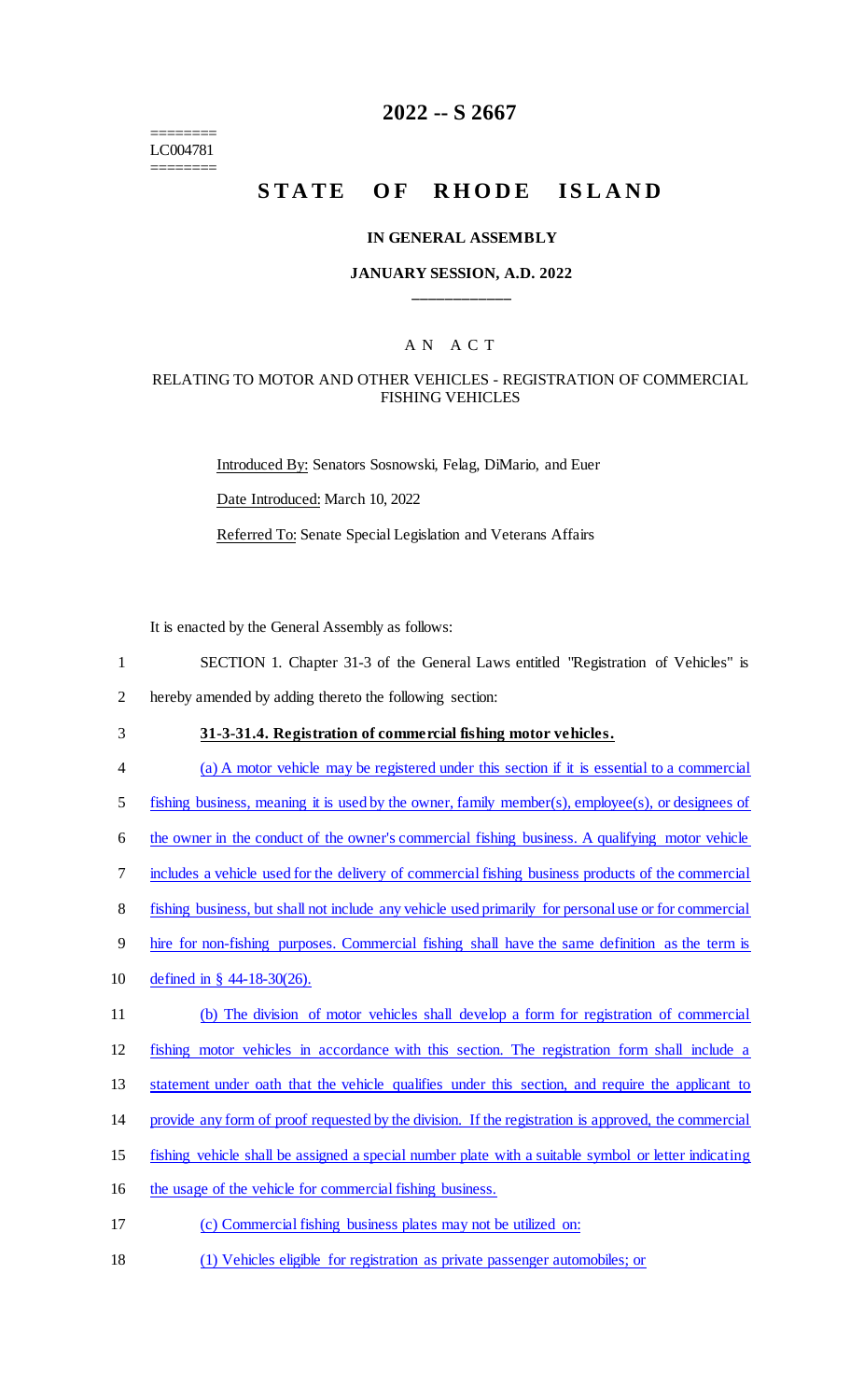- (2) On any vehicle that is not essential to a commercial fishing business. (d) The director of the division of motor vehicles may promulgate any rules and regulations deemed necessary for the inspection of commercial fishing vehicles registered under this section. SECTION 2. Section 44-18-30 of the General Laws in Chapter 44-18 entitled "Sales and Use Taxes - Liability and Computation" is hereby amended to read as follows: **44-18-30. Gross receipts exempt from sales and use taxes.** There are exempted from the taxes imposed by this chapter the following gross receipts: (1) Sales and uses beyond constitutional power of state. From the sale and from the storage, use, or other consumption in this state of tangible personal property the gross receipts from the sale of which, or the storage, use, or other consumption of which, this state is prohibited from taxing under the Constitution of the United States or under the constitution of this state. (2) Newspapers. (i) From the sale and from the storage, use, or other consumption in this state of any newspaper. (ii) "Newspaper" means an unbound publication printed on newsprint that contains news, editorial comment, opinions, features, advertising matter, and other matters of public interest. (iii) "Newspaper" does not include a magazine, handbill, circular, flyer, sales catalog, or similar item unless the item is printed for, and distributed as, a part of a newspaper. (3) School meals. From the sale and from the storage, use, or other consumption in this state of meals served by public, private, or parochial schools, school districts, colleges, universities, student organizations, and parent-teacher associations to the students or teachers of a school, college, or university whether the meals are served by the educational institutions or by a food service or management entity under contract to the educational institutions. 24 (4) Containers. (i) From the sale and from the storage, use, or other consumption in this state of: (A) Non-returnable containers, including boxes, paper bags, and wrapping materials that are biodegradable and all bags and wrapping materials utilized in the medical and healing arts, when sold without the contents to persons who place the contents in the container and sell the contents with the container. (B) Containers when sold with the contents if the sale price of the contents is not required to be included in the measure of the taxes imposed by this chapter. (C) Returnable containers when sold with the contents in connection with a retail sale of the contents or when resold for refilling.
- 

(D) Keg and barrel containers, whether returnable or not, when sold to alcoholic beverage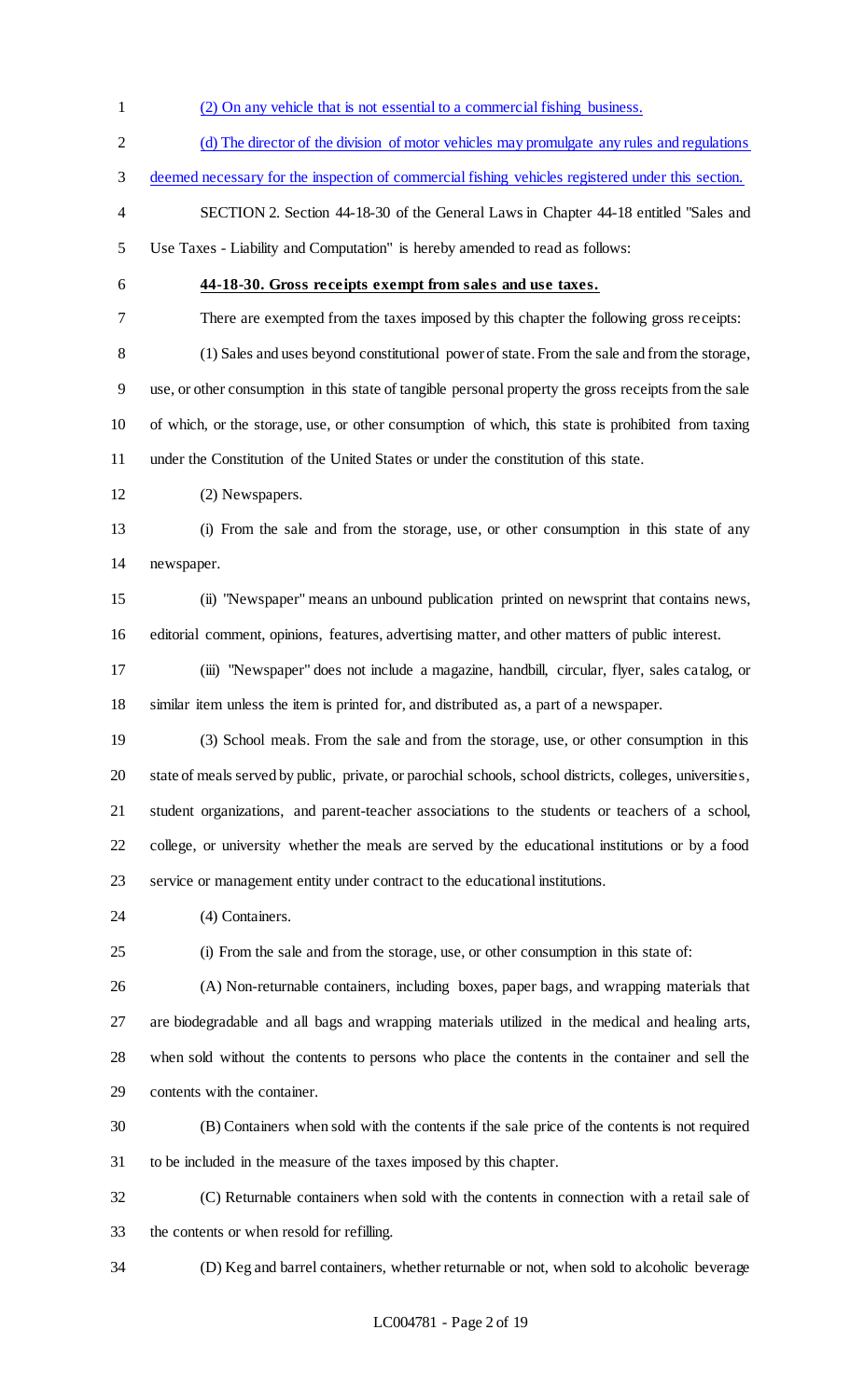producers who place the alcoholic beverages in the containers.

 (ii) As used in this subdivision, the term "returnable containers" means containers of a kind customarily returned by the buyer of the contents for reuse. All other containers are "non-returnable containers."

 (5)(i) Charitable, educational, and religious organizations. From the sale to, as in defined in this section, and from the storage, use, and other consumption in this state, or any other state of the United States of America, of tangible personal property by hospitals not operated for a profit; "educational institutions" as defined in subdivision (18) not operated for a profit; churches, orphanages, and other institutions or organizations operated exclusively for religious or charitable purposes; interest-free loan associations not operated for profit; nonprofit, organized sporting leagues and associations and bands for boys and girls under the age of nineteen (19) years; the following vocational student organizations that are state chapters of national vocational student organizations: Distributive Education Clubs of America (DECA); Future Business Leaders of America, Phi Beta Lambda (FBLA/PBL); Future Farmers of America (FFA); Future Homemakers of America/Home Economics Related Occupations (FHA/HERD); Vocational Industrial Clubs of America (VICA); organized nonprofit golden age and senior citizens clubs for men and women; and parent-teacher associations; and from the sale, storage, use, and other consumption in this state, of and by the Industrial Foundation of Burrillville, a Rhode Island domestic nonprofit corporation. (ii) In the case of contracts entered into with the federal government, its agencies, or

 instrumentalities, this state, or any other state of the United States of America, its agencies, any city, town, district, or other political subdivision of the states; hospitals not operated for profit; educational institutions not operated for profit; churches, orphanages, and other institutions or organizations operated exclusively for religious or charitable purposes, the contractor may purchase such materials and supplies (materials and/or supplies are defined as those that are essential to the project) that are to be utilized in the construction of the projects being performed under the contracts without payment of the tax.

 (iii) The contractor shall not charge any sales or use tax to any exempt agency, institution, or organization but shall in that instance provide his or her suppliers with certificates in the form as determined by the division of taxation showing the reason for exemption and the contractor's records must substantiate the claim for exemption by showing the disposition of all property so purchased. If any property is then used for a nonexempt purpose, the contractor must pay the tax on the property used.

 (6) Gasoline. From the sale and from the storage, use, or other consumption in this state of: (i) Gasoline and other products taxed under chapter 36 of title 31 and (ii) Fuels used for the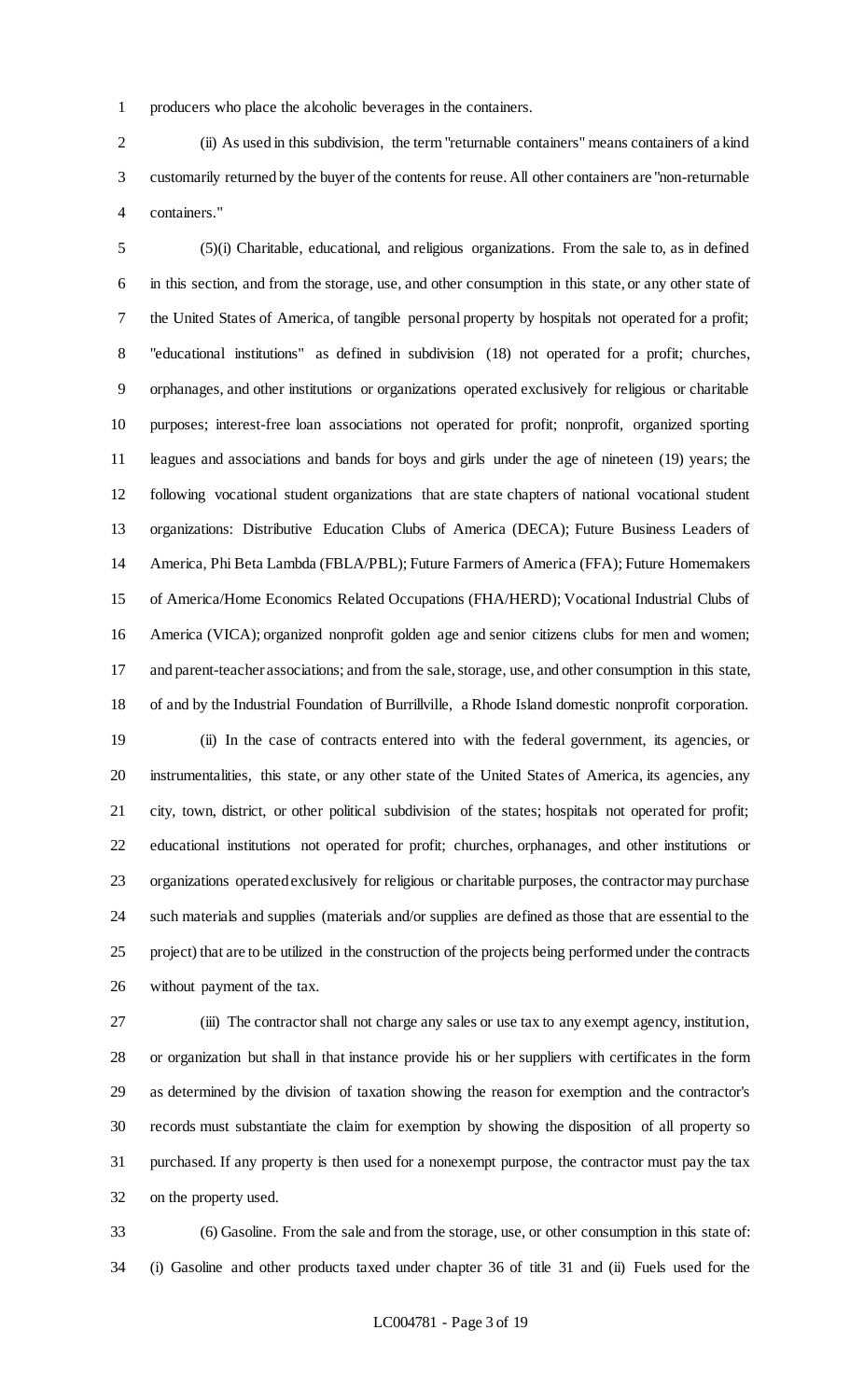propulsion of airplanes.

(7) Purchase for manufacturing purposes.

 (i) From the sale and from the storage, use, or other consumption in this state of computer software, tangible personal property, electricity, natural gas, artificial gas, steam, refrigeration, and water, when the property or service is purchased for the purpose of being manufactured into a finished product for resale and becomes an ingredient, component, or integral part of the manufactured, compounded, processed, assembled, or prepared product, or if the property or service is consumed in the process of manufacturing for resale computer software, tangible personal property, electricity, natural gas, artificial gas, steam, refrigeration, or water.

 (ii) "Consumed" means destroyed, used up, or worn out to the degree or extent that the property cannot be repaired, reconditioned, or rendered fit for further manufacturing use.

(iii) "Consumed" includes mere obsolescence.

 (iv) "Manufacturing" means and includes: manufacturing, compounding, processing, assembling, preparing, or producing.

 (v) "Process of manufacturing" means and includes all production operations performed in the producing or processing room, shop, or plant, insofar as the operations are a part of and connected with the manufacturing for resale of tangible personal property, electricity, natural gas, artificial gas, steam, refrigeration, or water and all production operations performed insofar as the operations are a part of and connected with the manufacturing for resale of computer software.

 (vi) "Process of manufacturing" does not mean or include administration operations such as general office operations, accounting, collection, or sales promotion, nor does it mean or include distribution operations that occur subsequent to production operations, such as handling, storing, selling, and transporting the manufactured products, even though the administration and distribution operations are performed by, or in connection with, a manufacturing business.

 (8) State and political subdivisions. From the sale to, and from the storage, use, or other consumption by, this state, any city, town, district, or other political subdivision of this state. Every redevelopment agency created pursuant to chapter 31 of title 45 is deemed to be a subdivision of the municipality where it is located.

 (9) Food and food ingredients. From the sale and storage, use, or other consumption in this state of food and food ingredients as defined in § 44-18-7.1(l).

 For the purposes of this exemption "food and food ingredients" shall not include candy, soft drinks, dietary supplements, alcoholic beverages, tobacco, food sold through vending machines, or prepared food, as those terms are defined in § 44-18-7.1, unless the prepared food is: (i) Sold by a seller whose primary NAICS classification is manufacturing in sector 311,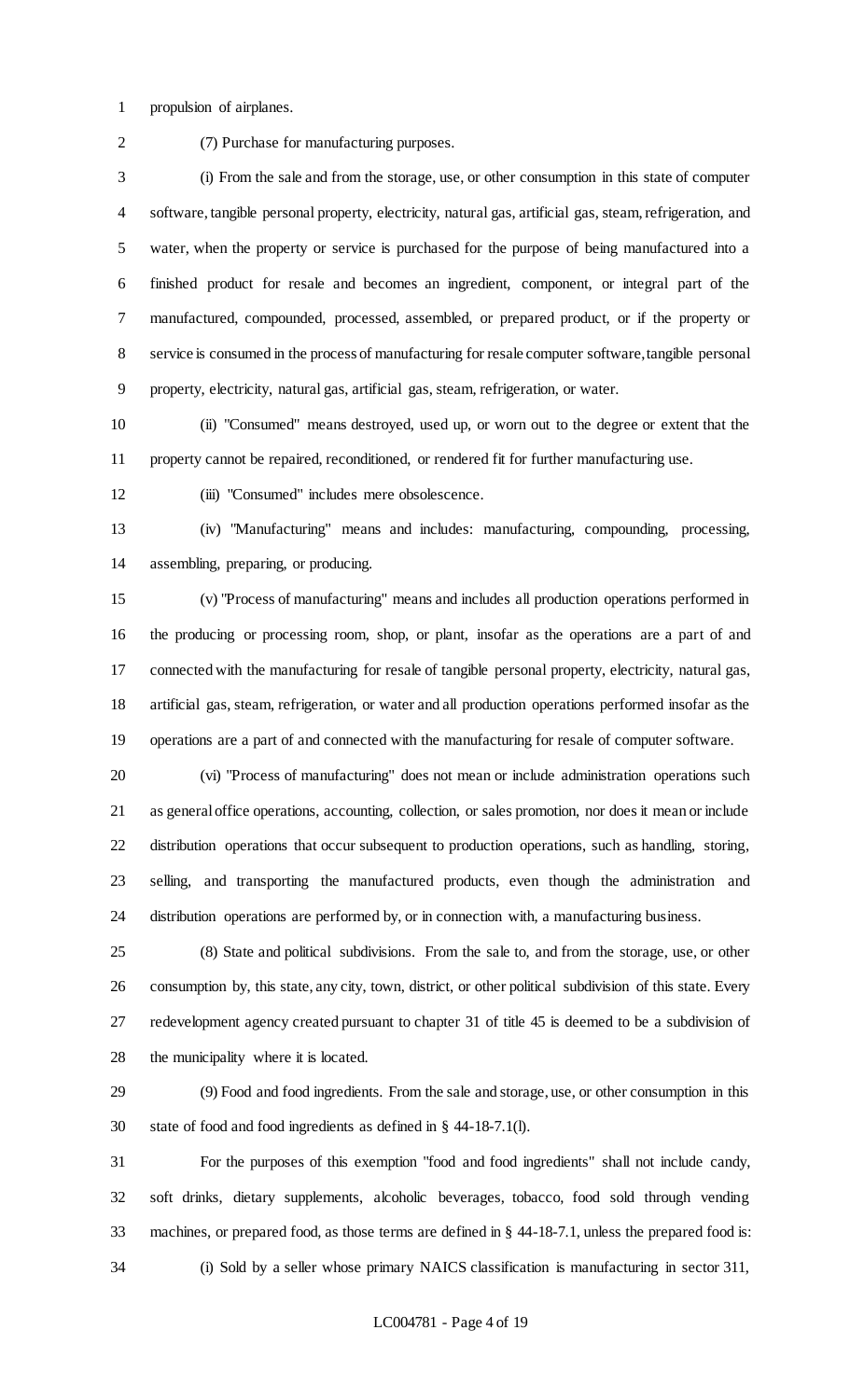except sub-sector 3118 (bakeries);

2 (ii) Sold in an unheated state by weight or volume as a single item;

 (iii) Bakery items, including: bread, rolls, buns, biscuits, bagels, croissants, pastries, donuts, danish, cakes, tortes, pies, tarts, muffins, bars, cookies, tortillas; and

 is not sold with utensils provided by the seller, including: plates, knives, forks, spoons, glasses, cups, napkins, or straws.

 (10) Medicines, drugs, and durable medical equipment. From the sale and from the storage, use, or other consumption in this state, of:

 (i) "Drugs" as defined in § 44-18-7.1(h)(i), sold on prescriptions, medical oxygen, and insulin whether or not sold on prescription. For purposes of this exemption drugs shall not include 11 over-the-counter drugs and grooming and hygiene products as defined in § 44-18-7.1(h)(iii).

 (ii) Durable medical equipment as defined in § 44-18-7.1(k) for home use only, including, but not limited to: syringe infusers, ambulatory drug delivery pumps, hospital beds, convalescent chairs, and chair lifts. Supplies used in connection with syringe infusers and ambulatory drug delivery pumps that are sold on prescription to individuals to be used by them to dispense or administer prescription drugs, and related ancillary dressings and supplies used to dispense or administer prescription drugs, shall also be exempt from tax.

 (11) Prosthetic devices and mobility enhancing equipment. From the sale and from the storage, use, or other consumption in this state, of prosthetic devices as defined in § 44-18-7.1(t), sold on prescription, including, but not limited to: artificial limbs, dentures, spectacles, eyeglasses, and artificial eyes; artificial hearing devices and hearing aids, whether or not sold on prescription; and mobility enhancing equipment as defined in § 44-18-7.1(p), including wheelchairs, crutches, and canes.

 (12) Coffins, caskets, urns, shrouds and burial garments. From the sale and from the storage, use, or other consumption in this state of coffins, caskets, urns, shrouds, and other burial garments that are ordinarily sold by a funeral director as part of the business of funeral directing.

(13) Motor vehicles sold to nonresidents.

 (i) From the sale, subsequent to June 30, 1958, of a motor vehicle to a bona fide nonresident of this state who does not register the motor vehicle in this state, whether the sale or delivery of the motor vehicle is made in this state or at the place of residence of the nonresident. A motor vehicle sold to a bona fide nonresident whose state of residence does not allow a like exemption to its nonresidents is not exempt from the tax imposed under § 44-18-20. In that event, the bona fide nonresident pays a tax to Rhode Island on the sale at a rate equal to the rate that would be imposed in his or her state of residence not to exceed the rate that would have been imposed under § 44-18-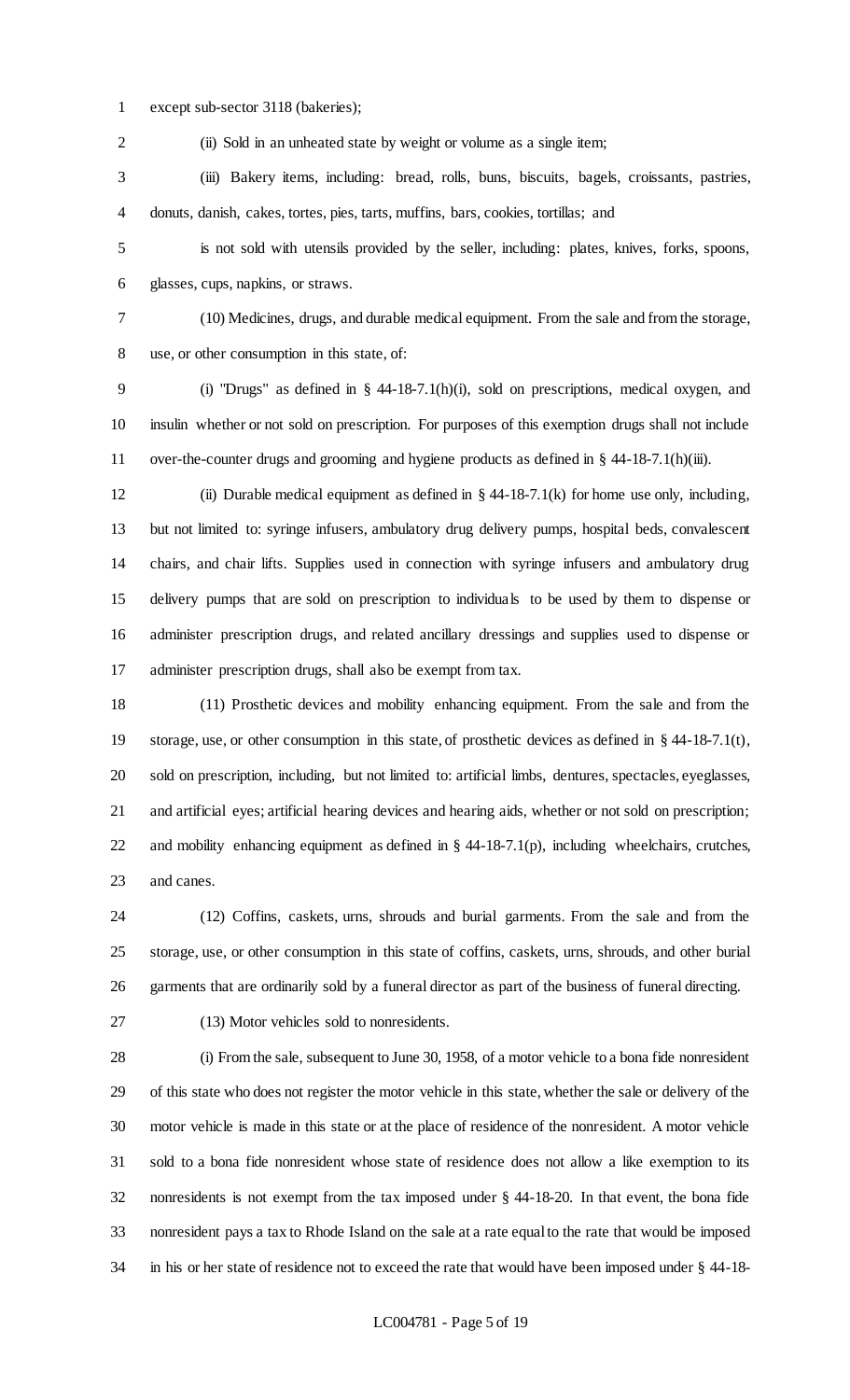20. Notwithstanding any other provisions of law, a licensed motor vehicle dealer shall add and collect the tax required under this subdivision and remit the tax to the tax administrator under the provisions of chapters 18 and 19 of this title. When a Rhode Island licensed, motor vehicle dealer is required to add and collect the sales and use tax on the sale of a motor vehicle to a bona fide nonresident as provided in this section, the dealer in computing the tax takes into consideration the law of the state of the nonresident as it relates to the trade-in of motor vehicles.

 (ii) The tax administrator, in addition to the provisions of §§ 44-19-27 and 44-19-28, may require any licensed motor vehicle dealer to keep records of sales to bona fide nonresidents as the tax administrator deems reasonably necessary to substantiate the exemption provided in this subdivision, including the affidavit of a licensed motor vehicle dealer that the purchaser of the motor vehicle was the holder of, and had in his or her possession a valid out-of-state motor vehicle registration or a valid out-of-state driver's license.

 (iii) Any nonresident who registers a motor vehicle in this state within ninety (90) days of the date of its sale to him or her is deemed to have purchased the motor vehicle for use, storage, or other consumption in this state, and is subject to, and liable for, the use tax imposed under the provisions of § 44-18-20.

 (14) Sales in public buildings by blind people. From the sale and from the storage, use, or other consumption in all public buildings in this state of all products or wares by any person licensed under § 40-9-11.1.

 (15) Air and water pollution control facilities. From the sale, storage, use, or other consumption in this state of tangible personal property or supplies acquired for incorporation into or used and consumed in the operation of a facility, the primary purpose of which is to aid in the control of the pollution or contamination of the waters or air of the state, as defined in chapter 12 of title 46 and chapter 23 of title 23, respectively, and that has been certified as approved for that purpose by the director of environmental management. The director of environmental management may certify to a portion of the tangible personal property or supplies acquired for incorporation into those facilities or used and consumed in the operation of those facilities to the extent that that portion has as its primary purpose the control of the pollution or contamination of the waters or air of this state. As used in this subdivision, "facility" means any land, facility, device, building, machinery, or equipment.

 (16) Camps. From the rental charged for living quarters, or sleeping, or housekeeping accommodations at camps or retreat houses operated by religious, charitable, educational, or other organizations and associations mentioned in subsection (5), or by privately owned and operated summer camps for children.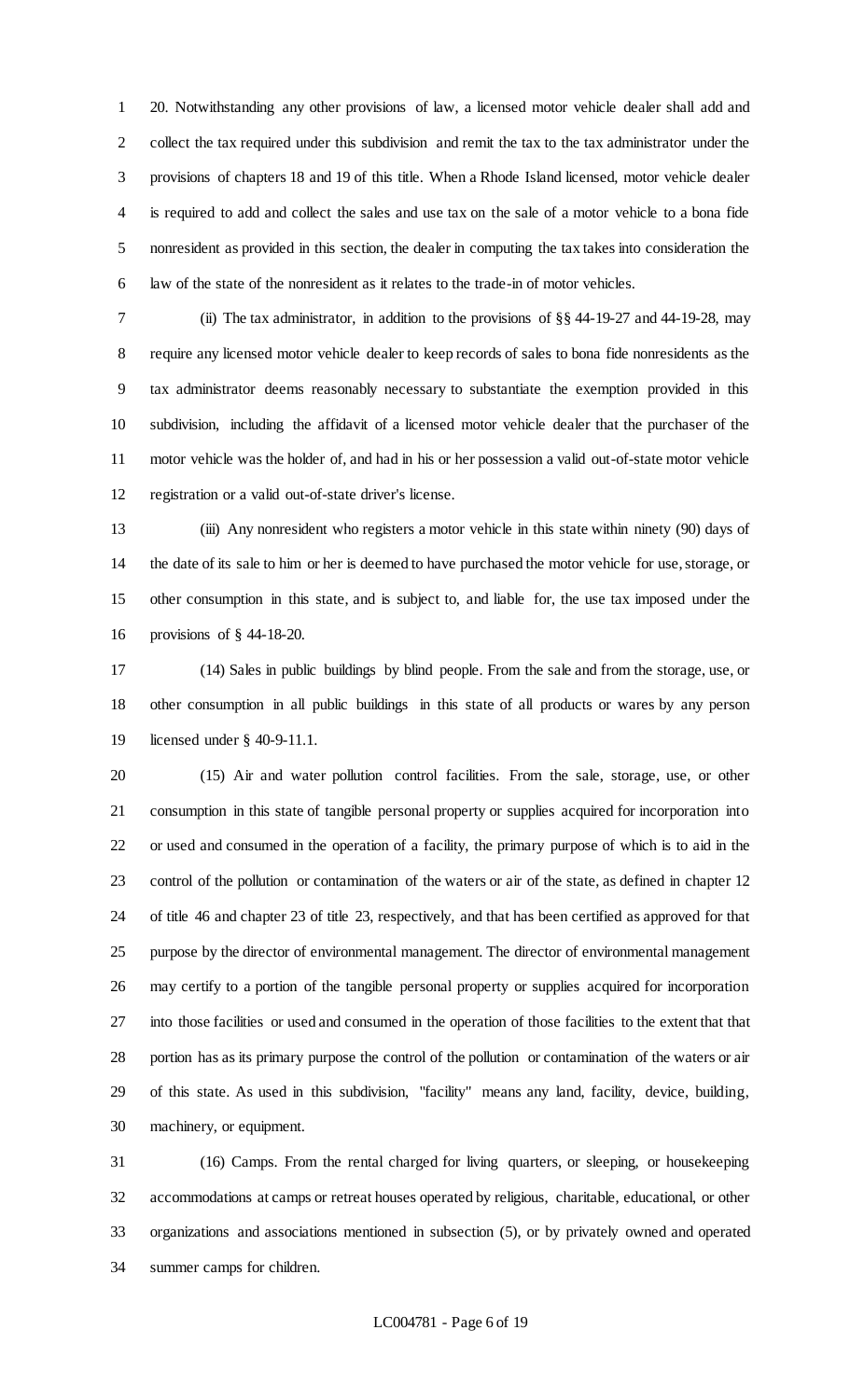(17) Certain institutions. From the rental charged for living or sleeping quarters in an institution licensed by the state for the hospitalization, custodial, or nursing care of human beings.

 (18) Educational institutions. From the rental charged by any educational institution for living quarters, or sleeping, or housekeeping accommodations or other rooms or accommodations to any student or teacher necessitated by attendance at an educational institution. "Educational institution" as used in this section means an institution of learning not operated for profit that is empowered to confer diplomas, educational, literary, or academic degrees; that has a regular faculty, curriculum, and organized body of pupils or students in attendance throughout the usual school year; that keeps and furnishes to students and others records required and accepted for entrance to schools of secondary, collegiate, or graduate rank; and no part of the net earnings of which inures to the benefit of any individual.

(19) Motor vehicle and adaptive equipment for persons with disabilities.

 (i) From the sale of: (A) Special adaptations; (B) The component parts of the special 14 adaptations; or (C) A specially adapted motor vehicle; provided that the owner furnishes to the tax administrator an affidavit of a licensed physician to the effect that the specially adapted motor vehicle is necessary to transport a family member with a disability or where the vehicle has been specially adapted to meet the specific needs of the person with a disability. This exemption applies to not more than one motor vehicle owned and registered for personal, noncommercial use.

 (ii) For the purpose of this subsection the term "special adaptations" includes, but is not limited to: wheelchair lifts, wheelchair carriers, wheelchair ramps, wheelchair securements, hand controls, steering devices, extensions, relocations, and crossovers of operator controls, power- assisted controls, raised tops or dropped floors, raised entry doors, or alternative signaling devices to auditory signals.

 (iii) From the sale of: (a) Special adaptations, (b) The component parts of the special adaptations, for a "wheelchair accessible taxicab" as defined in § 39-14-1, and/or a "wheelchair accessible public motor vehicle" as defined in § 39-14.1-1.

 (iv) For the purpose of this subdivision the exemption for a "specially adapted motor vehicle" means a use tax credit not to exceed the amount of use tax that would otherwise be due on the motor vehicle, exclusive of any adaptations. The use tax credit is equal to the cost of the special adaptations, including installation.

 (20) Heating fuels. From the sale and from the storage, use, or other consumption in this state of every type of heating fuel.

 (21) Electricity and gas. From the sale and from the storage, use, or other consumption in this state of electricity and gas.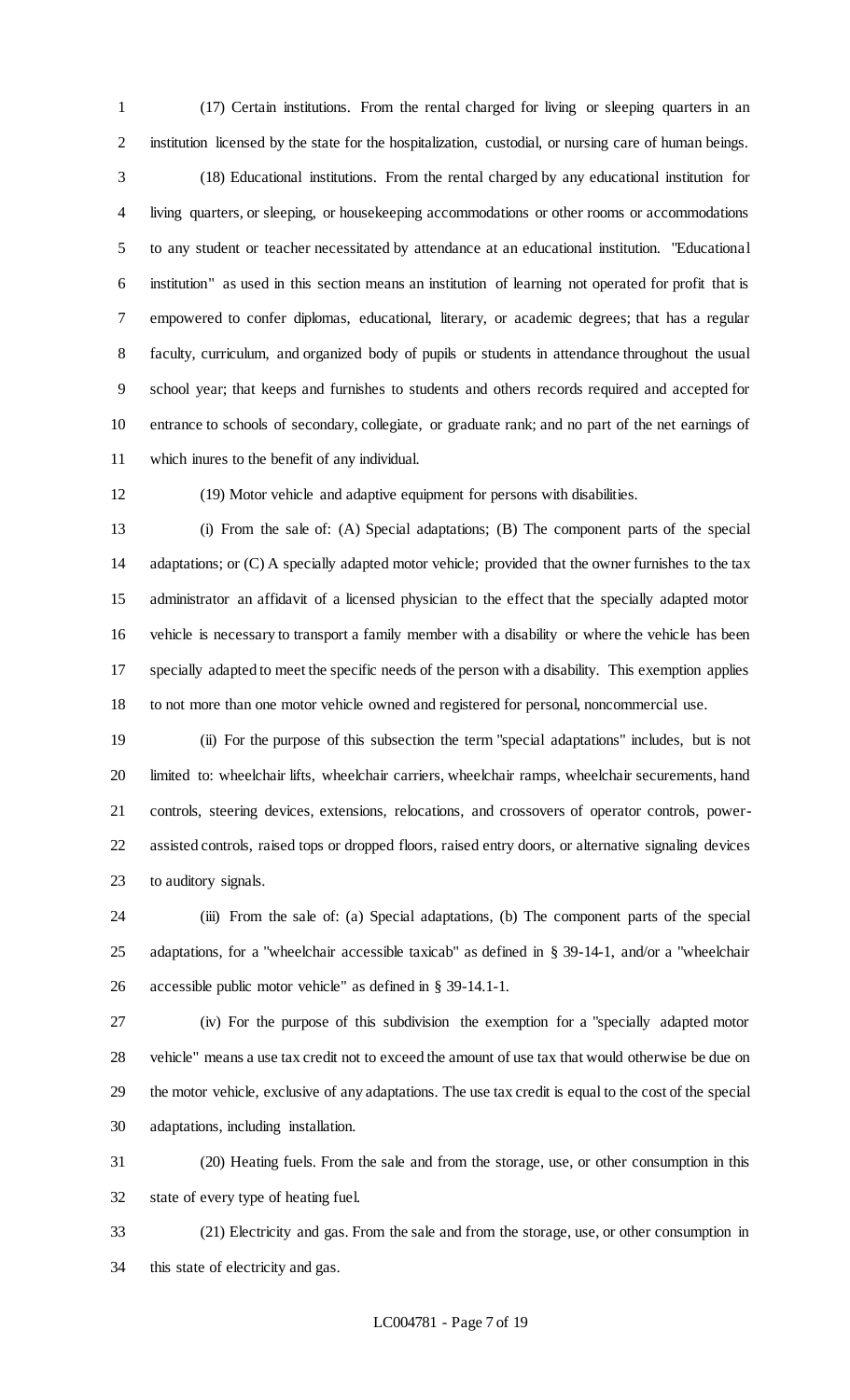(22) Manufacturing machinery and equipment.

 (i) From the sale and from the storage, use, or other consumption in this state of tools, dies, molds, machinery, equipment (including replacement parts), and related items to the extent used in an industrial plant in connection with the actual manufacture, conversion, or processing of tangible personal property, or to the extent used in connection with the actual manufacture, conversion, or processing of computer software as that term is utilized in industry numbers 7371, 7372, and 7373 in the standard industrial classification manual prepared by the Technical Committee on Industrial Classification, Office of Statistical Standards, Executive Office of the President, United States Bureau of the Budget, as revised from time to time, to be sold, or that machinery and equipment used in the furnishing of power to an industrial manufacturing plant. For the purposes of this subdivision, "industrial plant" means a factory at a fixed location primarily engaged in the manufacture, conversion, or processing of tangible personal property to be sold in the regular course of business;

 (ii) Machinery and equipment and related items are not deemed to be used in connection with the actual manufacture, conversion, or processing of tangible personal property, or in connection with the actual manufacture, conversion, or processing of computer software as that term is utilized in industry numbers 7371, 7372, and 7373 in the standard industrial classification manual prepared by the Technical Committee on Industrial Classification, Office of Statistical Standards, Executive Office of the President, United States Bureau of the Budget, as revised from time to time, to be sold to the extent the property is used in administration or distribution operations; (iii) Machinery and equipment and related items used in connection with the actual manufacture, conversion, or processing of any computer software or any tangible personal property that is not to be sold and that would be exempt under subdivision (7) or this subdivision if purchased from a vendor or machinery and equipment and related items used during any manufacturing, converting, or processing function is exempt under this subdivision even if that operation, function, or purpose is not an integral or essential part of a continuous production flow or manufacturing process;

 (iv) Where a portion of a group of portable or mobile machinery is used in connection with the actual manufacture, conversion, or processing of computer software or tangible personal property to be sold, as previously defined, that portion, if otherwise qualifying, is exempt under this subdivision even though the machinery in that group is used interchangeably and not otherwise identifiable as to use.

 (23) Trade-in value of motor vehicles. From the sale and from the storage, use, or other consumption in this state of so much of the purchase price paid for a new or used automobile as is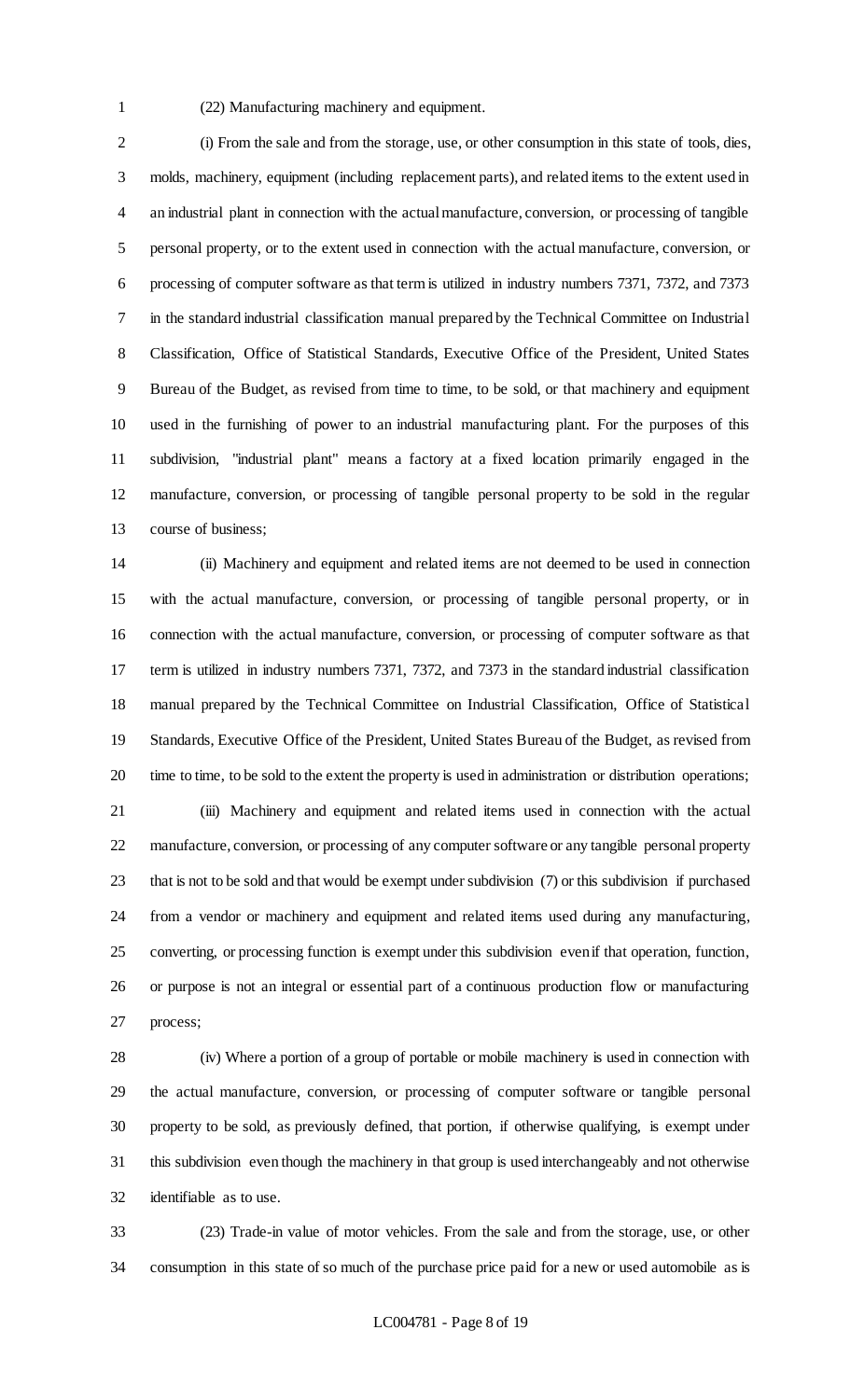allocated for a trade-in allowance on the automobile of the buyer given in trade to the seller, or of the proceeds applicable only to the automobile as are received from the manufacturer of automobiles for the repurchase of the automobile whether the repurchase was voluntary or not towards the purchase of a new or used automobile by the buyer. For the purpose of this subdivision, the word "automobile" means a private passenger automobile not used for hire and does not refer to any other type of motor vehicle.

(24) Precious metal bullion.

 (i) From the sale and from the storage, use, or other consumption in this state of precious metal bullion, substantially equivalent to a transaction in securities or commodities.

 (ii) For purposes of this subdivision, "precious metal bullion" means any elementary precious metal that has been put through a process of smelting or refining, including, but not limited to: gold, silver, platinum, rhodium, and chromium, and that is in a state or condition that its value depends upon its content and not upon its form.

 (iii) The term does not include fabricated precious metal that has been processed or manufactured for some one or more specific and customary industrial, professional, or artistic uses. (25) Commercial vessels. From sales made to a commercial ship, barge, or other vessel of fifty (50) tons burden or over, primarily engaged in interstate or foreign commerce, and from the repair, alteration, or conversion of the vessels, and from the sale of property purchased for the use of the vessels including provisions, supplies, and material for the maintenance and/or repair of the vessels.

 (26) Commercial fishing vessels. From the sale and from the storage, use, or other consumption in this state of vessels and other watercraft that are in excess of five (5) net tons and that are used exclusively for "commercial fishing," as defined in this subdivision, and from the repair, alteration, or conversion of those vessels and other watercraft, and from the sale of property purchased for the use of those vessels and other watercraft including provisions, supplies, and material for the maintenance and/or repair of the vessels and other watercraft and the boats nets, cables, tackle, and other fishing equipment appurtenant to or used in connection with the commercial fishing of the vessels and other watercraft. "Commercial fishing" means taking or attempting to take any fish, shellfish, crustacea, or bait species with the intent of disposing of it for profit or by sale, barter, trade, or in commercial channels. The term does not include subsistence fishing, i.e., the taking for personal use and not for sale or barter; or sport fishing; but shall include vessels and other watercraft with a Rhode Island party and charter boat license issued by the department of environmental management pursuant to § 20-2-27.1 that meet the following criteria: (i) The operator must have a current United States Coast Guard (U.S.C.G.) license to carry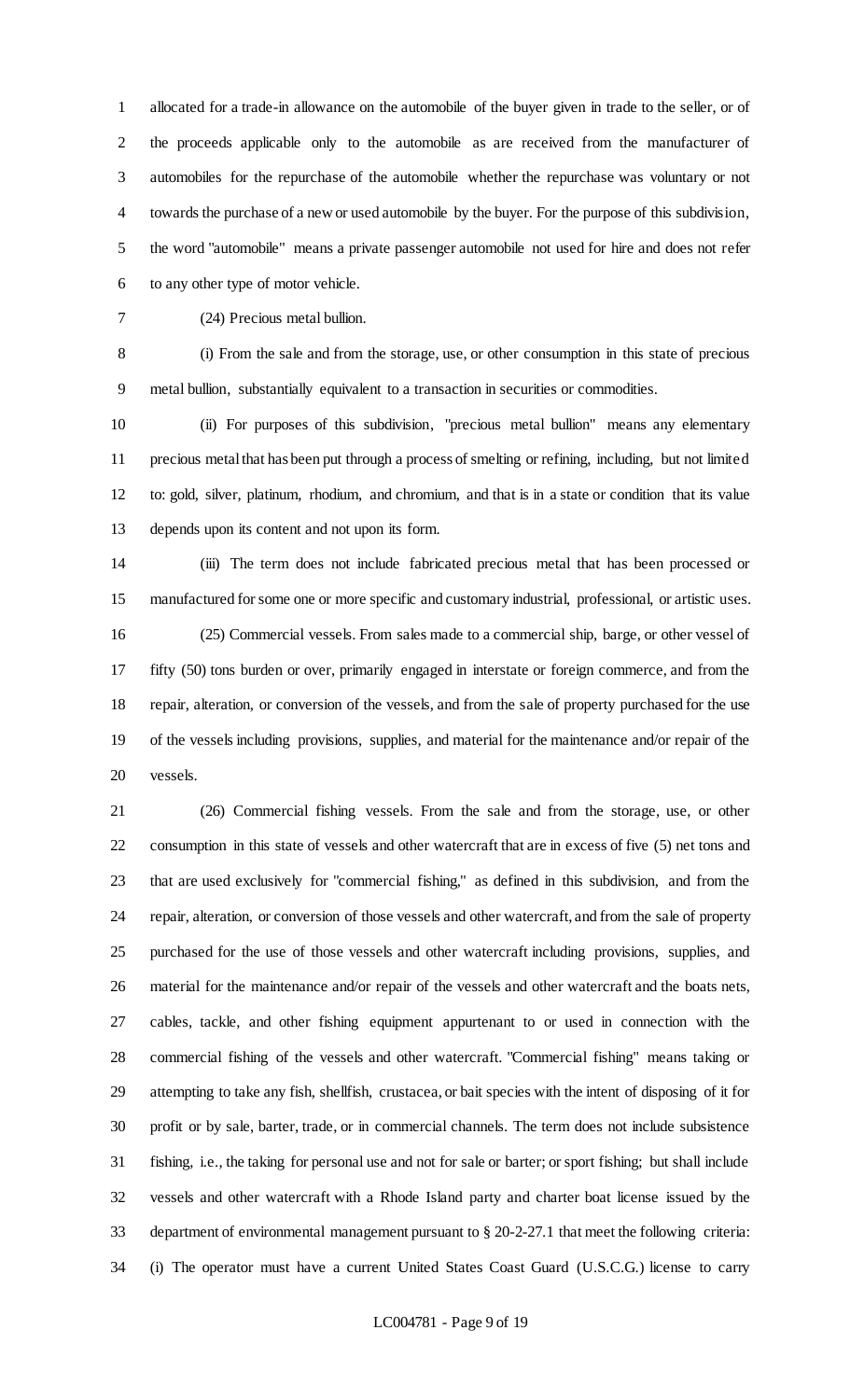passengers for hire; (ii) U.S.C.G. vessel documentation in the coast wide fishery trade; (iii) U.S.C.G. vessel documentation as to proof of Rhode Island home port status or a Rhode Island boat registration to prove Rhode Island home port status; and (iv) The vessel must be used as a commercial passenger carrying fishing vessel to carry passengers for fishing. The vessel must be able to demonstrate that at least fifty percent (50%) of its annual gross income derives from charters or provides documentation of a minimum of one hundred (100) charter trips annually; and (v) The vessel must have a valid Rhode Island party and charter boat license. The tax administrator shall implement the provisions of this subdivision by promulgating rules and regulations relating thereto.

 (27) Clothing and footwear. From the sales of articles of clothing, including footwear, intended to be worn or carried on or about the human body for sales prior to October 1, 2012. Effective October 1, 2012, the exemption will apply to the sales of articles of clothing, including footwear, intended to be worn or carried on or about the human body up to two hundred and fifty dollars (\$250) of the sales price per item. For the purposes of this section, "clothing or footwear" does not include clothing accessories or equipment or special clothing or footwear primarily designed for athletic activity or protective use as these terms are defined in section 44-18-7.1(f). In recognition of the work being performed by the streamlined sales and use tax governing board, upon passage of any federal law that authorizes states to require remote sellers to collect and remit sales and use taxes, this unlimited exemption will apply as it did prior to October 1, 2012. The unlimited exemption on sales of clothing and footwear shall take effect on the date that the state requires remote sellers to collect and remit sales and use taxes.

 (28) Water for residential use. From the sale and from the storage, use, or other consumption in this state of water furnished for domestic use by occupants of residential premises. (29) Bibles. [Unconstitutional; see Ahlburn v. Clark, 728 A.2d 449 (R.I. 1999); see Notes to Decisions.] From the sale and from the storage, use, or other consumption in the state of any canonized scriptures of any tax-exempt nonprofit religious organization including, but not limited to, the Old Testament and the New Testament versions.

(30) Boats.

 (i) From the sale of a boat or vessel to a bona fide nonresident of this state who does not register the boat or vessel in this state or document the boat or vessel with the United States government at a home port within the state, whether the sale or delivery of the boat or vessel is made in this state or elsewhere; provided, that the nonresident transports the boat within thirty (30) days after delivery by the seller outside the state for use thereafter solely outside the state.

 (ii) The tax administrator, in addition to the provisions of §§ 44-19-27 and 44-19-28, may require the seller of the boat or vessel to keep records of the sales to bona fide nonresidents as the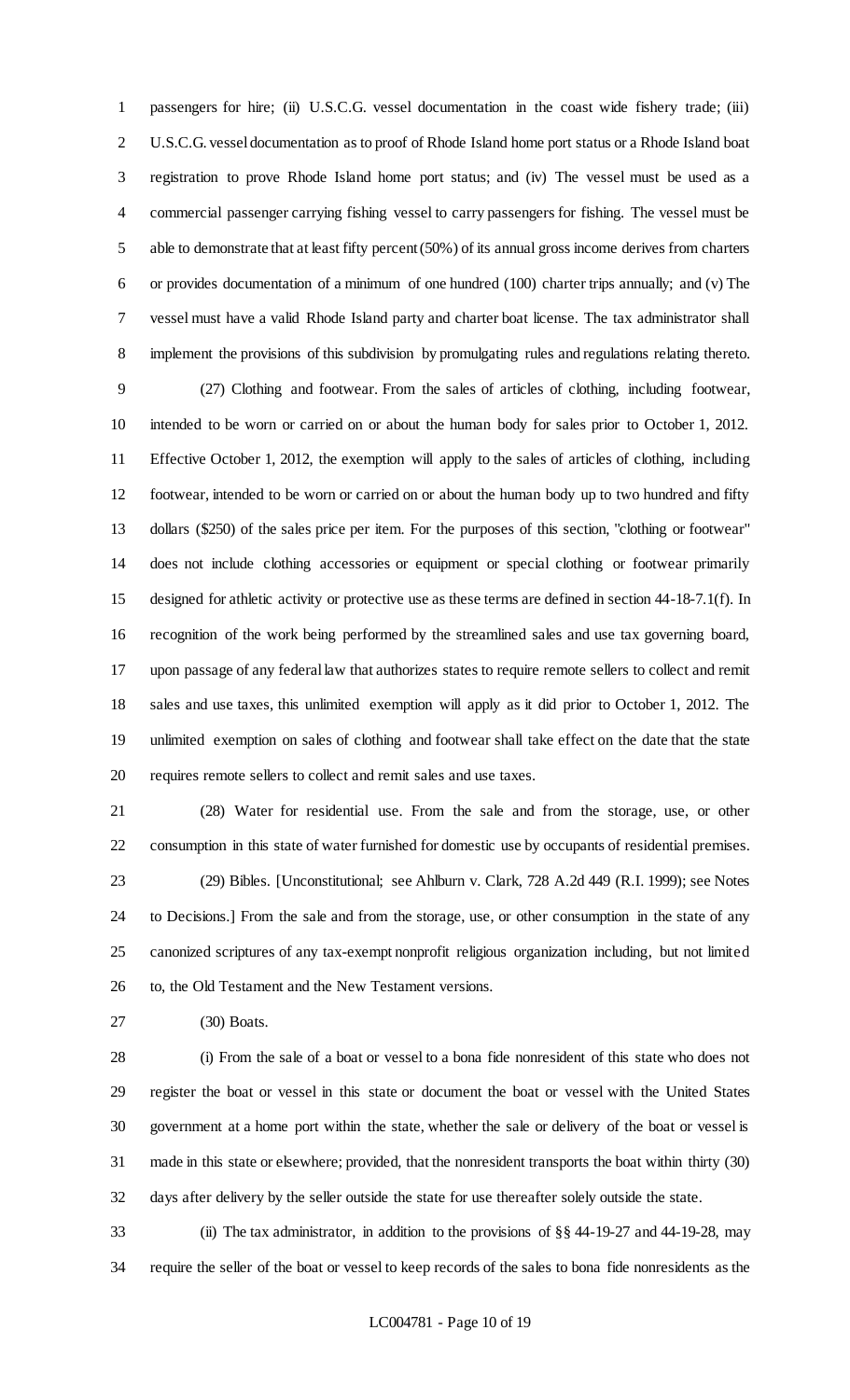tax administrator deems reasonably necessary to substantiate the exemption provided in this subdivision, including the affidavit of the seller that the buyer represented himself or herself to be a bona fide nonresident of this state and of the buyer that he or she is a nonresident of this state.

 (31) Youth activities equipment. From the sale, storage, use, or other consumption in this state of items for not more than twenty dollars (\$20.00) each by nonprofit Rhode Island eleemosynary organizations, for the purposes of youth activities that the organization is formed to sponsor and support; and by accredited elementary and secondary schools for the purposes of the schools or of organized activities of the enrolled students.

 (32) Farm equipment. From the sale and from the storage or use of machinery and equipment used directly for commercial farming and agricultural production; including, but not limited to: tractors, ploughs, harrows, spreaders, seeders, milking machines, silage conveyors, balers, bulk milk storage tanks, trucks with farm plates, mowers, combines, irrigation equipment, greenhouses and greenhouse coverings, graders and packaging machines, tools and supplies and other farming equipment, including replacement parts appurtenant to or used in connection with commercial farming and tools and supplies used in the repair and maintenance of farming equipment. "Commercial farming" means the keeping or boarding of five (5) or more horses or the production within this state of agricultural products, including, but not limited to, field or orchard crops, livestock, dairy, and poultry, or their products, where the keeping, boarding, or production provides at least two thousand five hundred dollars (\$2,500) in annual gross sales to the operator, whether an individual, a group, a partnership, or a corporation for exemptions issued prior to July 21 1, 2002. For exemptions issued or renewed after July 1, 2002, there shall be two (2) levels. Level I shall be based on proof of annual, gross sales from commercial farming of at least twenty-five hundred dollars (\$2,500) and shall be valid for purchases subject to the exemption provided in this subdivision except for motor vehicles with an excise tax value of five thousand dollars (\$5,000) or greater. Level II shall be based on proof of annual gross sales from commercial farming of at least ten thousand dollars (\$10,000) or greater and shall be valid for purchases subject to the exemption provided in this subdivision including motor vehicles with an excise tax value of five thousand dollars (\$5,000) or greater. For the initial issuance of the exemptions, proof of the requisite amount of annual gross sales from commercial farming shall be required for the prior year; for any renewal of an exemption granted in accordance with this subdivision at either level I or level II, proof of gross annual sales from commercial farming at the requisite amount shall be required for each of the prior two (2) years. Certificates of exemption issued or renewed after July 1, 2002, shall clearly indicate the level of the exemption and be valid for four (4) years after the date of issue. This exemption applies even if the same equipment is used for ancillary uses, or is temporarily used for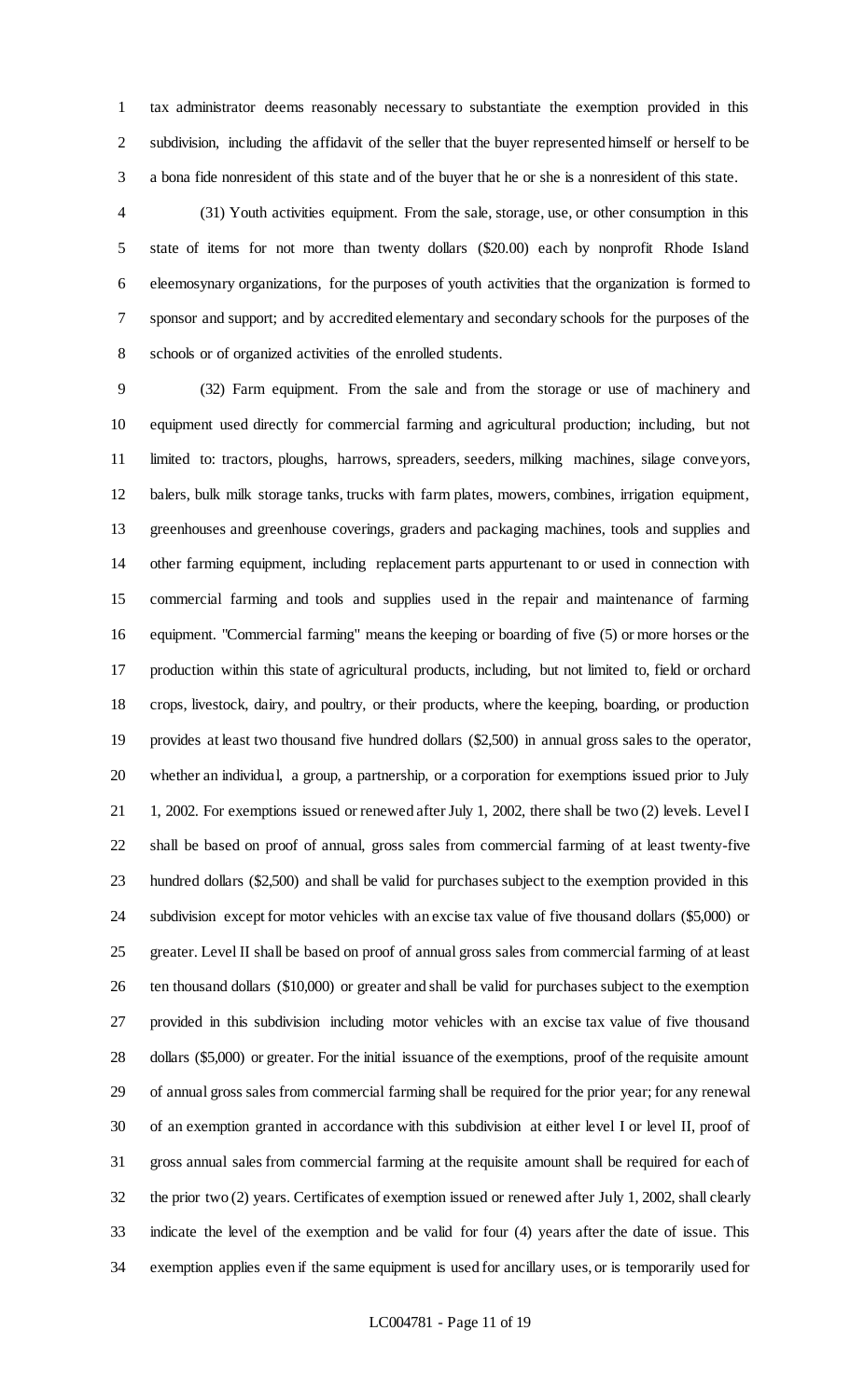a non-farming or a non-agricultural purpose, but shall not apply to motor vehicles acquired after July 1, 2002, unless the vehicle is a farm vehicle as defined pursuant to § 31-1-8 and is eligible for registration displaying farm plates as provided for in § 31-3-31.

 (33) Compressed air. From the sale and from the storage, use, or other consumption in the state of compressed air.

 (34) Flags. From the sale and from the storage, consumption, or other use in this state of United States, Rhode Island or POW-MIA flags.

 (35) Motor vehicle and adaptive equipment to certain veterans. From the sale of a motor vehicle and adaptive equipment to and for the use of a veteran with a service-connected loss of or the loss of use of a leg, foot, hand, or arm, or any veteran who is a double amputee, whether service connected or not. The motor vehicle must be purchased by and especially equipped for use by the qualifying veteran. Certificate of exemption or refunds of taxes paid is granted under rules or regulations that the tax administrator may prescribe.

 (36) Textbooks. From the sale and from the storage, use, or other consumption in this state of textbooks by an "educational institution," as defined in subsection (18) of this section, and any educational institution within the purview of § 16-63-9(4), and used textbooks by any purveyor.

 (37) Tangible personal property and supplies used in on-site hazardous waste recycling, reuse, or treatment. From the sale, storage, use, or other consumption in this state of tangible personal property or supplies used or consumed in the operation of equipment, the exclusive function of which is the recycling, reuse, or recovery of materials (other than precious metals, as defined in subdivision (24)(ii) of this section) from the treatment of "hazardous wastes," as defined in § 23-19.1-4, where the "hazardous wastes" are generated in Rhode Island solely by the same taxpayer and where the personal property is located at, in, or adjacent to a generating facility of the taxpayer in Rhode Island. The taxpayer shall procure an order from the director of the department of environmental management certifying that the equipment and/or supplies as used or consumed, qualify for the exemption under this subdivision. If any information relating to secret processes or methods of manufacture, production, or treatment is disclosed to the department of environmental management only to procure an order, and is a "trade secret" as defined in § 28-21-10(b), it is not open to public inspection or publicly disclosed unless disclosure is required under chapter 21 of title 28 or chapter 24.4 of title 23.

 (38) Promotional and product literature of boat manufacturers. From the sale and from the storage, use, or other consumption of promotional and product literature of boat manufacturers shipped to points outside of Rhode Island that either: (i) Accompany the product that is sold; (ii) Are shipped in bulk to out-of-state dealers for use in the sale of the product; or (iii) Are mailed to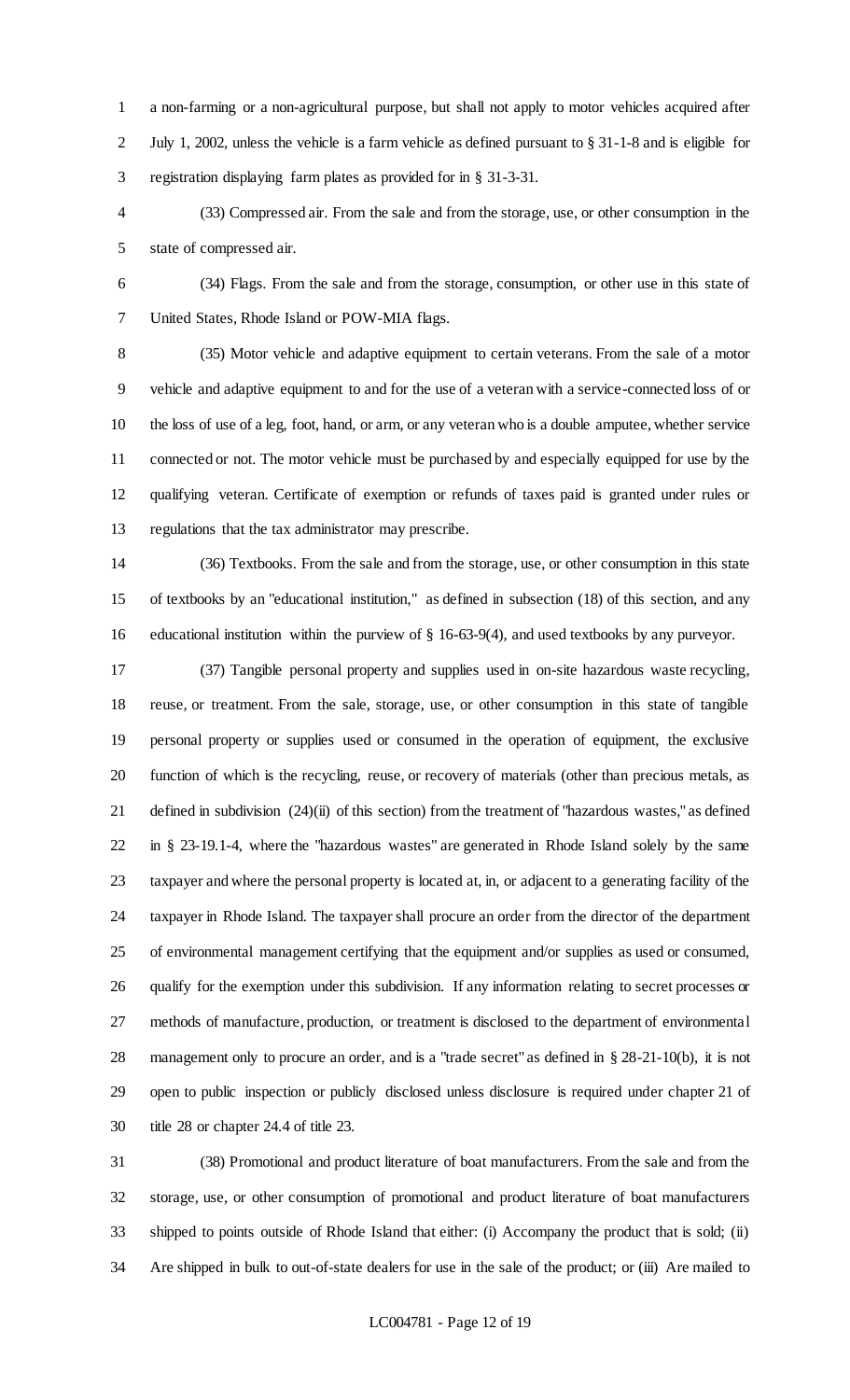customers at no charge.

 (39) Food items paid for by food stamps. From the sale and from the storage, use, or other consumption in this state of eligible food items payment for which is properly made to the retailer in the form of U.S. government food stamps issued in accordance with the Food Stamp Act of 1977, 7 U.S.C. § 2011 et seq.

 (40) Transportation charges. From the sale or hiring of motor carriers as defined in § 39- 12-2(12) to haul goods, when the contract or hiring cost is charged by a motor freight tariff filed with the Rhode Island public utilities commission on the number of miles driven or by the number of hours spent on the job.

 (41) Trade-in value of boats. From the sale and from the storage, use, or other consumption in this state of so much of the purchase price paid for a new or used boat as is allocated for a trade- in allowance on the boat of the buyer given in trade to the seller or of the proceeds applicable only to the boat as are received from an insurance claim as a result of a stolen or damaged boat, towards the purchase of a new or used boat by the buyer.

 (42) Equipment used for research and development. From the sale and from the storage, use, or other consumption of equipment to the extent used for research and development purposes by a qualifying firm. For the purposes of this subsection, "qualifying firm" means a business for which the use of research and development equipment is an integral part of its operation and "equipment" means scientific equipment, computers, software, and related items.

 (43) Coins. From the sale and from the other consumption in this state of coins having numismatic or investment value.

 (44) Farm structure construction materials. Lumber, hardware, and other materials used in the new construction of farm structures, including production facilities such as, but not limited to: farrowing sheds, free stall and stanchion barns, milking parlors, silos, poultry barns, laying houses, fruit and vegetable storages, rooting cellars, propagation rooms, greenhouses, packing rooms, machinery storage, seasonal farm worker housing, certified farm markets, bunker and trench silos, feed storage sheds, and any other structures used in connection with commercial farming.

 (45) Telecommunications carrier access service. Carrier access service or telecommunications service when purchased by a telecommunications company from another telecommunications company to facilitate the provision of telecommunications service.

 (46) Boats or vessels brought into the state exclusively for winter storage, maintenance, repair, or sale. Notwithstanding the provisions of §§ 44-18-10, 44-18-11 and 44-18-20, the tax imposed by § 44-18-20 is not applicable for the period commencing on the first day of October in any year up to and including the 30th day of April next succeeding with respect to the use of any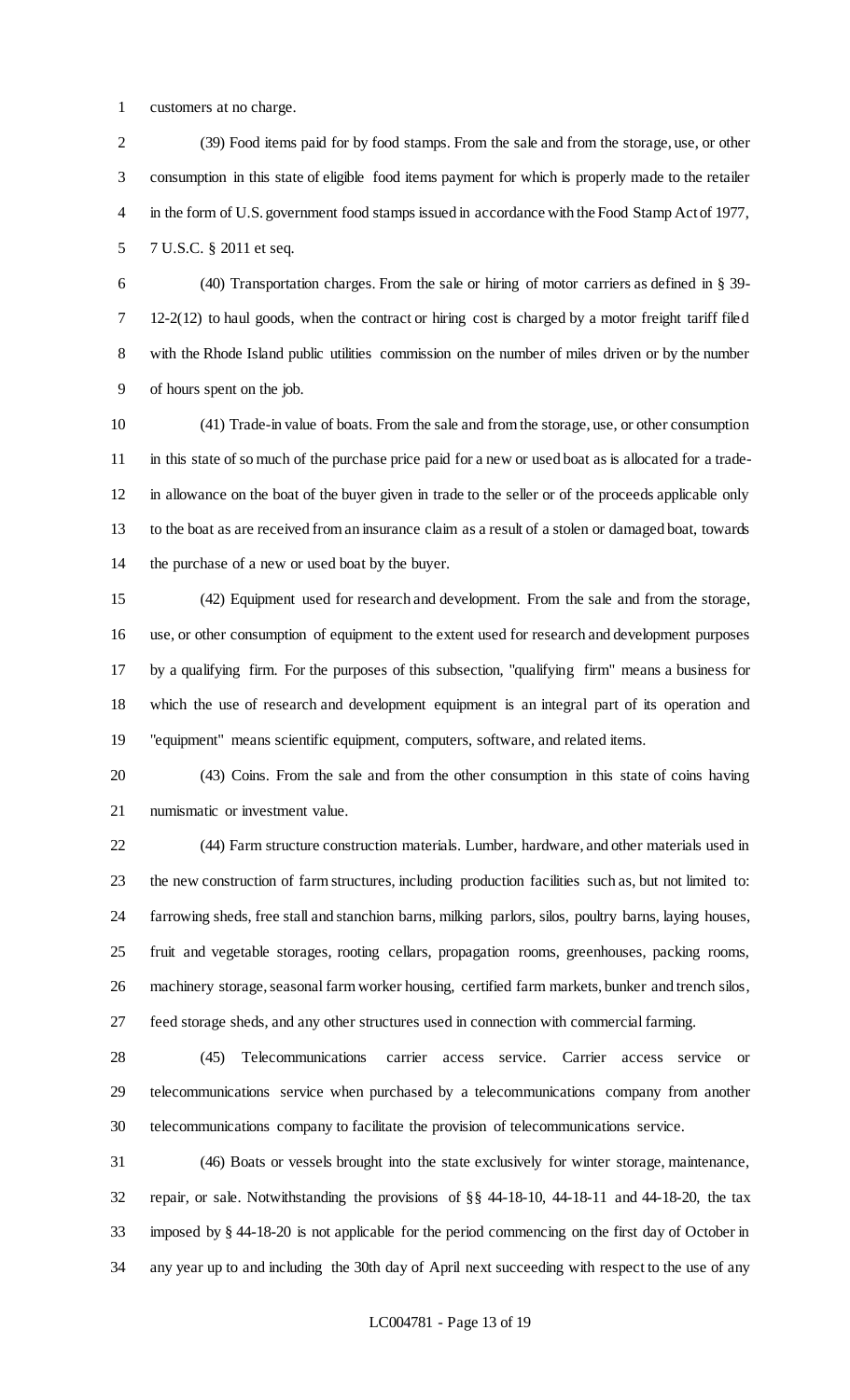boat or vessel within this state exclusively for purposes of: (i) Delivery of the vessel to a facility in this state for storage, including dry storage and storage in water by means of apparatus preventing ice damage to the hull, maintenance, or repair; (ii) The actual process of storage, maintenance, or repair of the boat or vessel; or (iii) Storage for the purpose of selling the boat or vessel.

 (47) Jewelry display product. From the sale and from the storage, use, or other consumption in this state of tangible personal property used to display any jewelry product; provided that title to the jewelry display product is transferred by the jewelry manufacturer or seller and that the jewelry display product is shipped out of state for use solely outside the state and is not returned to the jewelry manufacturer or seller.

 (48) Boats or vessels generally. Notwithstanding the provisions of this chapter, the tax imposed by §§ 44-18-20 and 44-18-18 shall not apply with respect to the sale and to the storage, use, or other consumption in this state of any new or used boat. The exemption provided for in this subdivision does not apply after October 1, 1993, unless prior to October 1, 1993, the federal ten percent (10%) surcharge on luxury boats is repealed.

 (49) Banks and regulated investment companies interstate toll-free calls. Notwithstanding the provisions of this chapter, the tax imposed by this chapter does not apply to the furnishing of interstate and international, toll-free terminating telecommunication service that is used directly and exclusively by or for the benefit of an eligible company as defined in this subdivision; provided that an eligible company employs on average during the calendar year no less than five hundred (500) "full-time equivalent employees" as that term is defined in § 42-64.5-2. For purposes of this section, an "eligible company" means a "regulated investment company" as that term is defined in the Internal Revenue Code of 1986, 26 U.S.C. § 851, or a corporation to the extent the service is provided, directly or indirectly, to or on behalf of a regulated investment company, an employee benefit plan, a retirement plan or a pension plan, or a state-chartered bank.

 (50) Mobile and manufactured homes generally. From the sale and from the storage, use, or other consumption in this state of mobile and/or manufactured homes as defined and subject to taxation pursuant to the provisions of chapter 44 of title 31.

(51) Manufacturing business reconstruction materials.

 (i) From the sale and from the storage, use, or other consumption in this state of lumber, hardware, and other building materials used in the reconstruction of a manufacturing business facility that suffers a disaster, as defined in this subdivision, in this state. "Disaster" means any occurrence, natural or otherwise, that results in the destruction of sixty percent (60%) or more of an operating manufacturing business facility within this state. "Disaster" does not include any damage resulting from the willful act of the owner of the manufacturing business facility.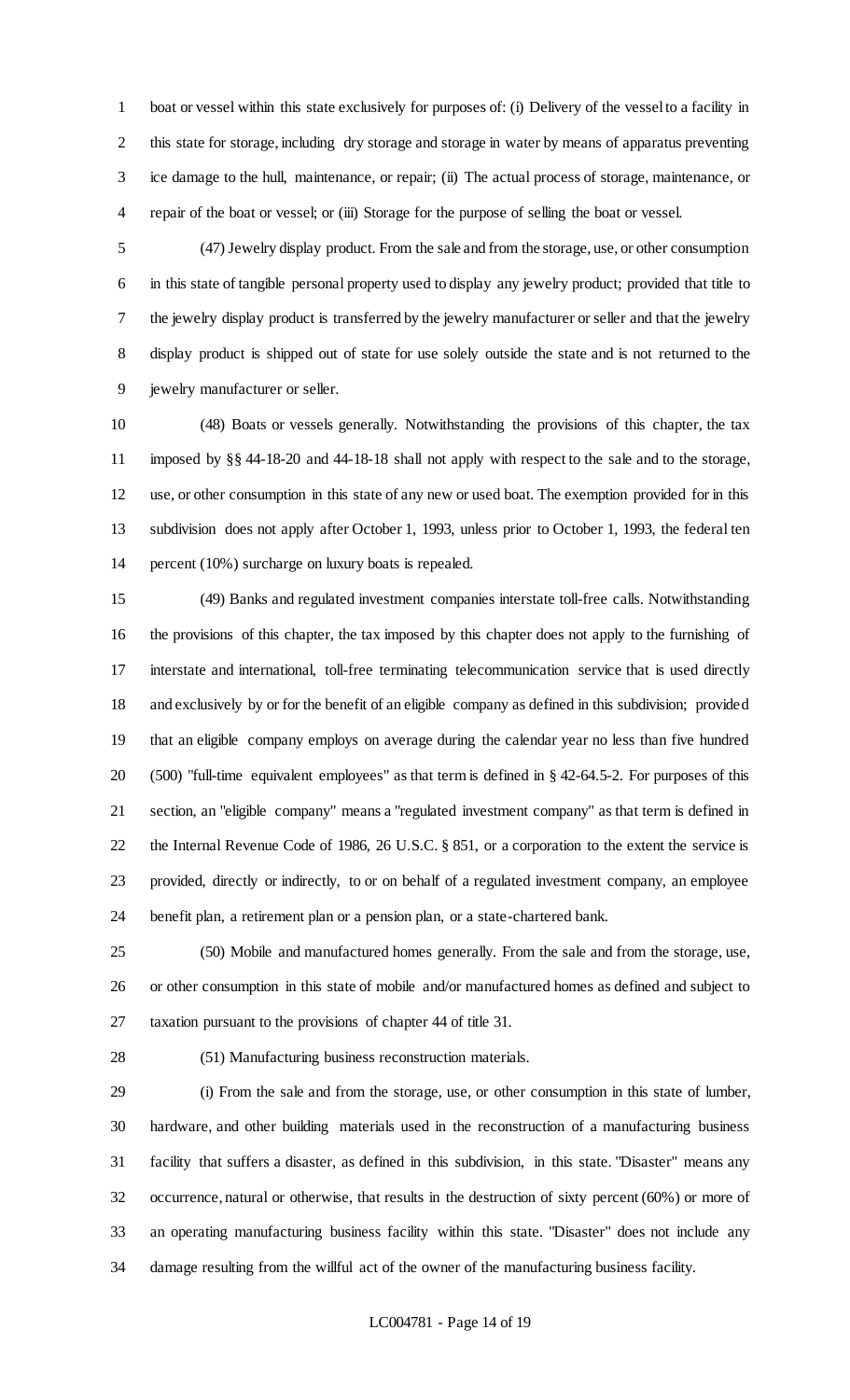(ii) Manufacturing business facility includes, but is not limited to, the structures housing the production and administrative facilities.

 (iii) In the event a manufacturer has more than one manufacturing site in this state, the sixty percent (60%) provision applies to the damages suffered at that one site.

 (iv) To the extent that the costs of the reconstruction materials are reimbursed by insurance, this exemption does not apply.

 (52) Tangible personal property and supplies used in the processing or preparation of floral products and floral arrangements. From the sale, storage, use, or other consumption in this state of tangible personal property or supplies purchased by florists, garden centers, or other like producers or vendors of flowers, plants, floral products, and natural and artificial floral arrangements that are ultimately sold with flowers, plants, floral products, and natural and artificial floral arrangements or are otherwise used in the decoration, fabrication, creation, processing, or preparation of flowers, plants, floral products, or natural and artificial floral arrangements, including descriptive labels, stickers, and cards affixed to the flower, plant, floral product, or arrangement, artificial flowers, spray materials, floral paint and tint, plant shine, flower food, insecticide, and fertilizers.

 (53) Horse food products. From the sale and from the storage, use, or other consumption in this state of horse food products purchased by a person engaged in the business of the boarding of horses.

### (54) Non-motorized recreational vehicles sold to nonresidents.

 (i) From the sale, subsequent to June 30, 2003, of a non-motorized recreational vehicle to a bona fide nonresident of this state who does not register the non-motorized recreational vehicle in this state, whether the sale or delivery of the non-motorized recreational vehicle is made in this state or at the place of residence of the nonresident; provided that a non-motorized recreational vehicle sold to a bona fide nonresident whose state of residence does not allow a like exemption to its nonresidents is not exempt from the tax imposed under § 44-18-20; provided, further, that in that event the bona fide nonresident pays a tax to Rhode Island on the sale at a rate equal to the rate that would be imposed in his or her state of residence not to exceed the rate that would have been imposed under § 44-18-20. Notwithstanding any other provisions of law, a licensed, non-motorized recreational vehicle dealer shall add and collect the tax required under this subdivision and remit the tax to the tax administrator under the provisions of chapters 18 and 19 of this title. Provided, that when a Rhode Island licensed, non-motorized recreational vehicle dealer is required to add and collect the sales and use tax on the sale of a non-motorized recreational vehicle to a bona fide nonresident as provided in this section, the dealer in computing the tax takes into consideration the law of the state of the nonresident as it relates to the trade-in of motor vehicles.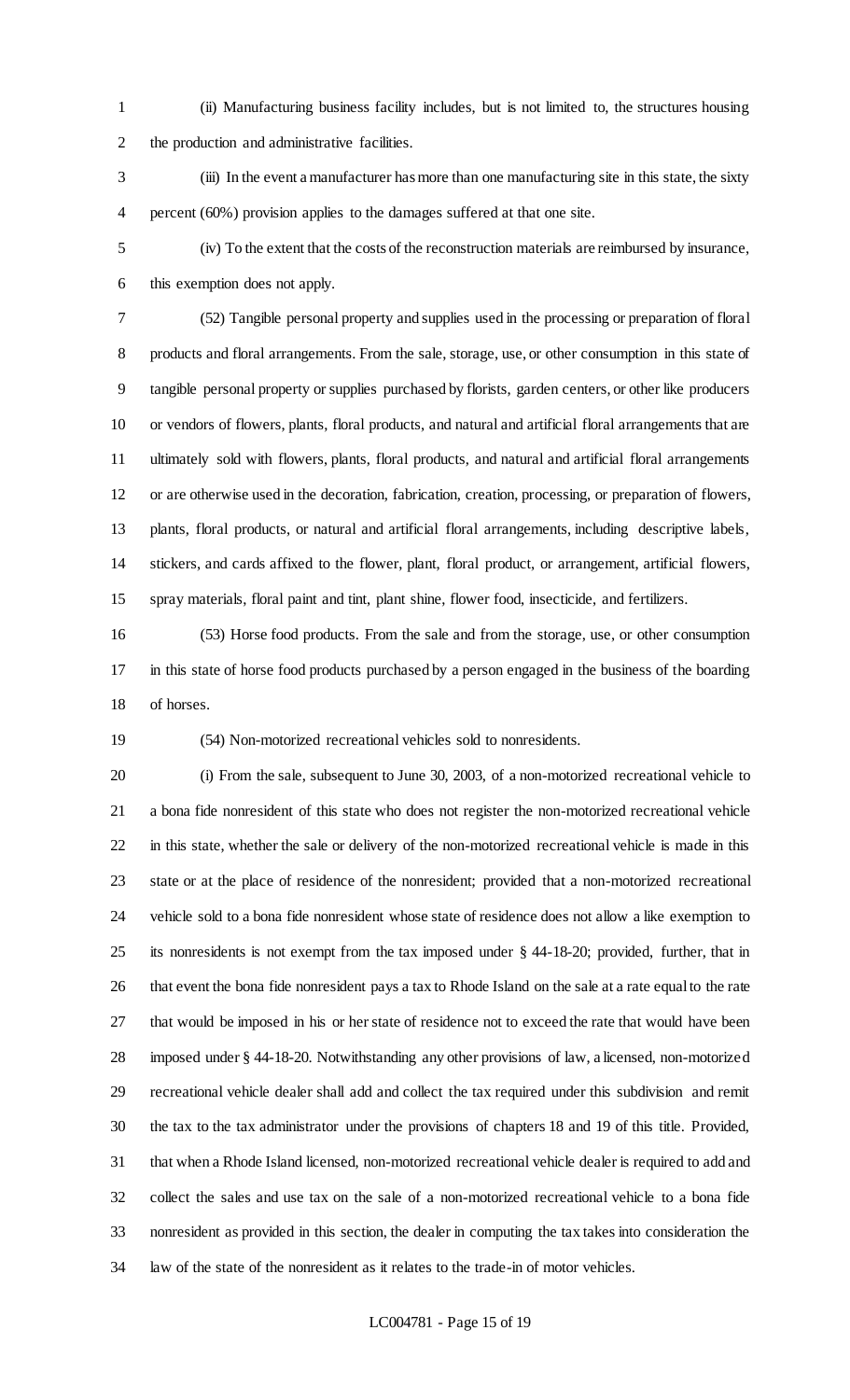(ii) The tax administrator, in addition to the provisions of §§ 44-19-27 and 44-19-28, may require any licensed, non-motorized recreational vehicle dealer to keep records of sales to bona fide nonresidents as the tax administrator deems reasonably necessary to substantiate the exemption provided in this subdivision, including the affidavit of a licensed, non-motorized recreational vehicle dealer that the purchaser of the non-motorized recreational vehicle was the holder of, and had in his or her possession a valid out-of-state non-motorized recreational vehicle registration or a valid out-of-state driver's license.

 (iii) Any nonresident who registers a non-motorized recreational vehicle in this state within ninety (90) days of the date of its sale to him or her is deemed to have purchased the non-motorized recreational vehicle for use, storage, or other consumption in this state, and is subject to, and liable for, the use tax imposed under the provisions of § 44-18-20.

 (iv) "Non-motorized recreational vehicle" means any portable dwelling designed and constructed to be used as a temporary dwelling for travel, camping, recreational, and vacation use that is eligible to be registered for highway use, including, but not limited to, "pick-up coaches" or "pick-up campers," "travel trailers," and "tent trailers" as those terms are defined in chapter 1 of title 31.

 (55) Sprinkler and fire alarm systems in existing buildings. From the sale in this state of sprinkler and fire alarm systems; emergency lighting and alarm systems; and the materials necessary and attendant to the installation of those systems that are required in buildings and occupancies existing therein in July 2003 in order to comply with any additional requirements for such buildings arising directly from the enactment of the Comprehensive Fire Safety Act of 2003 and that are not required by any other provision of law or ordinance or regulation adopted pursuant to that act. The exemption provided in this subdivision shall expire on December 31, 2008.

 (56) Aircraft. Notwithstanding the provisions of this chapter, the tax imposed by §§ 44-18- 18 and 44-18-20 shall not apply with respect to the sale and to the storage, use, or other consumption in this state of any new or used aircraft or aircraft parts.

 (57) Renewable energy products. Notwithstanding any other provisions of Rhode Island general laws, the following products shall also be exempt from sales tax: solar photovoltaic modules or panels, or any module or panel that generates electricity from light; solar thermal collectors, including, but not limited to, those manufactured with flat glass plates, extruded plastic, sheet metal, and/or evacuated tubes; geothermal heat pumps, including both water-to-water and water-to-air type pumps; wind turbines; towers used to mount wind turbines if specified by or sold by a wind turbine manufacturer; DC to AC inverters that interconnect with utility power lines; and manufactured mounting racks and ballast pans for solar collector, module, or panel installation. Not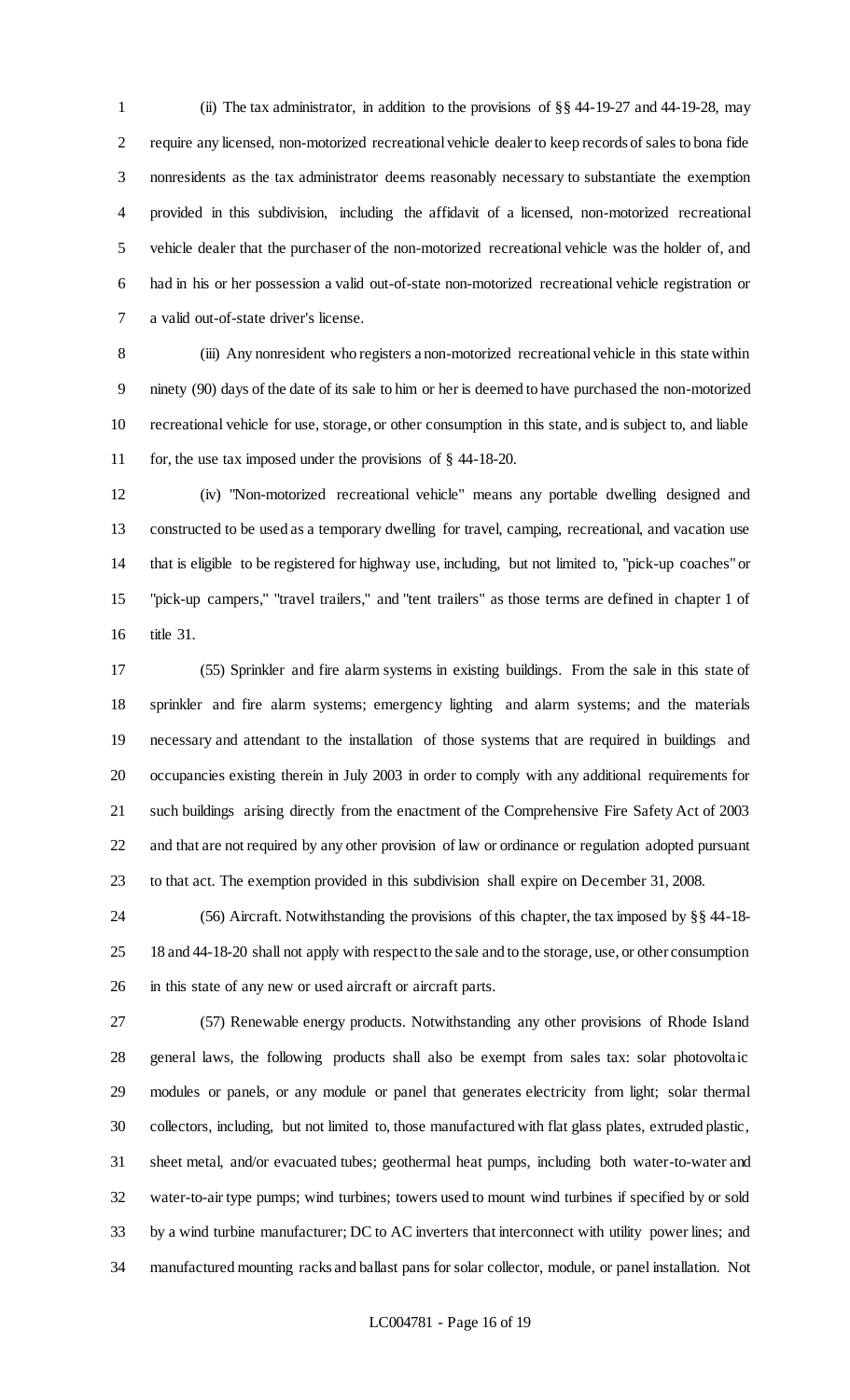to include materials that could be fabricated into such racks; monitoring and control equipment, if specified or supplied by a manufacturer of solar thermal, solar photovoltaic, geothermal, or wind energy systems or if required by law or regulation for such systems but not to include pumps, fans or plumbing or electrical fixtures unless shipped from the manufacturer affixed to, or an integral part of, another item specified on this list; and solar storage tanks that are part of a solar domestic hot water system or a solar space heating system. If the tank comes with an external heat exchanger it shall also be tax exempt, but a standard hot water tank is not exempt from state sales tax.

 (58) Returned property. The amount charged for property returned by customers upon rescission of the contract of sale when the entire amount exclusive of handling charges paid for the property is refunded in either cash or credit, and where the property is returned within one hundred twenty (120) days from the date of delivery.

 (59) Dietary supplements. From the sale and from the storage, use, or other consumption of dietary supplements as defined in § 44-18-7.1(l)(v), sold on prescriptions.

 (60) Blood. From the sale and from the storage, use, or other consumption of human blood. (61) Agricultural products for human consumption. From the sale and from the storage, use, or other consumption of livestock and poultry of the kinds of products that ordinarily constitute food for human consumption and of livestock of the kind the products of which ordinarily constitute fibers for human use.

 (62) Diesel emission control technology. From the sale and use of diesel retrofit technology that is required by § 31-47.3-4.

 (63) Feed for certain animals used in commercial farming. From the sale of feed for animals as described in subsection (61) of this section.

 (64) Alcoholic beverages. From the sale and storage, use, or other consumption in this state by a Class A licensee of alcoholic beverages, as defined in § 44-18-7.1, excluding beer and malt beverages; provided, further, notwithstanding § 6-13-1 or any other general or public law to the contrary, alcoholic beverages, as defined in § 44-18-7.1, shall not be subject to minimum markup. (65) Seeds and plants used to grow food and food ingredients. From the sale, storage, use, or other consumption in this state of seeds and plants used to grow food and food ingredients as defined in § 44-18-7.1(l)(i). "Seeds and plants used to grow food and food ingredients" shall not include marijuana seeds or plants.

 (66) Feminine hygiene products. From the sale and from the storage, use, or other consumption of tampons, panty liners, menstrual cups, sanitary napkins, and other similar products the principal use of which is feminine hygiene in connection with the menstrual cycle.

(67) Commercial fishing motor vehicles. From the sale and from the storage or use of motor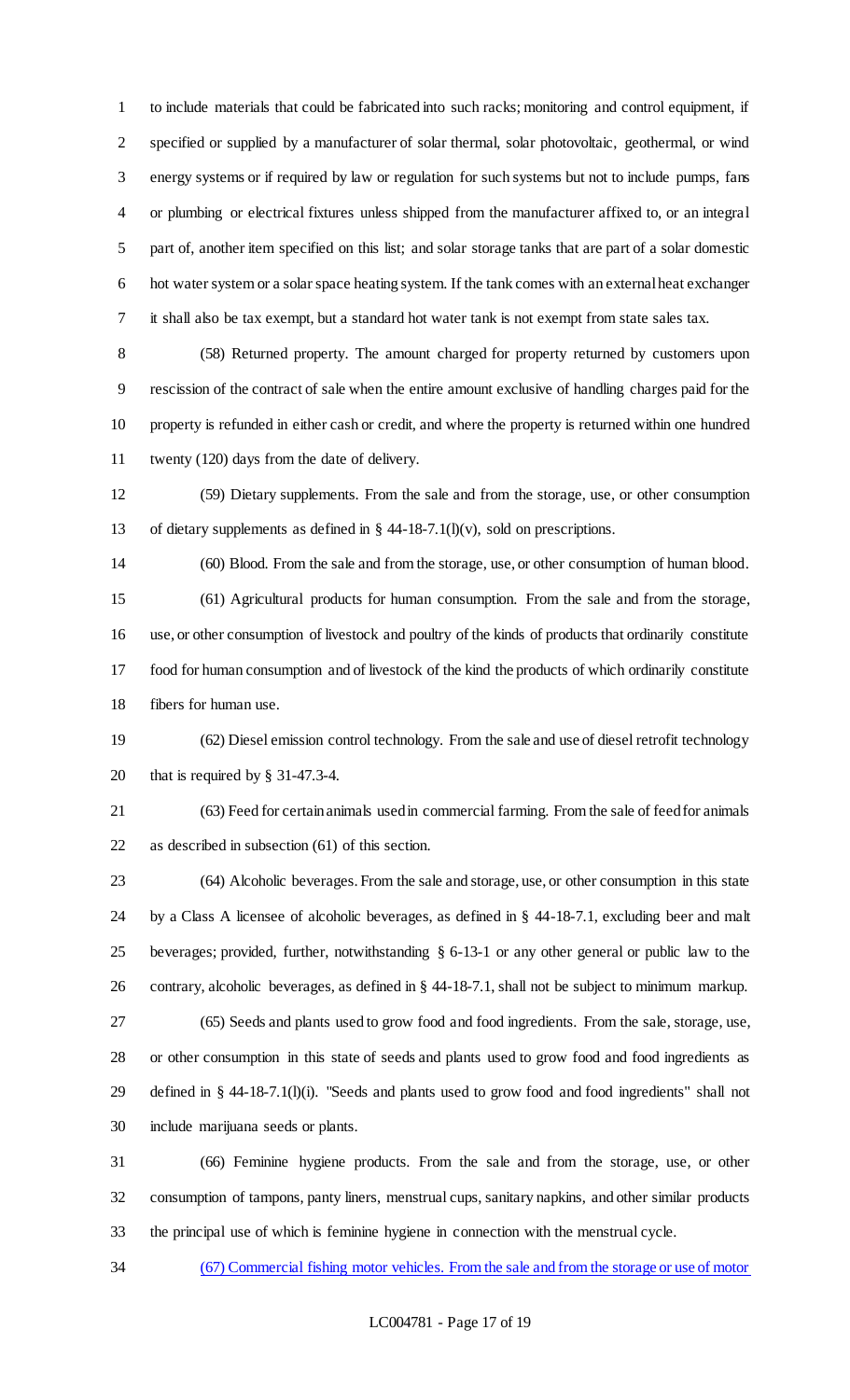- 1 vehicles used directly for commercial fishing purposes, including motor vehicles with commercial
- 2 fishing plates issued pursuant to § 31-3-31.4.
- 3 SECTION 3. This act shall take effect upon passage.

#### ======== LC004781 ========